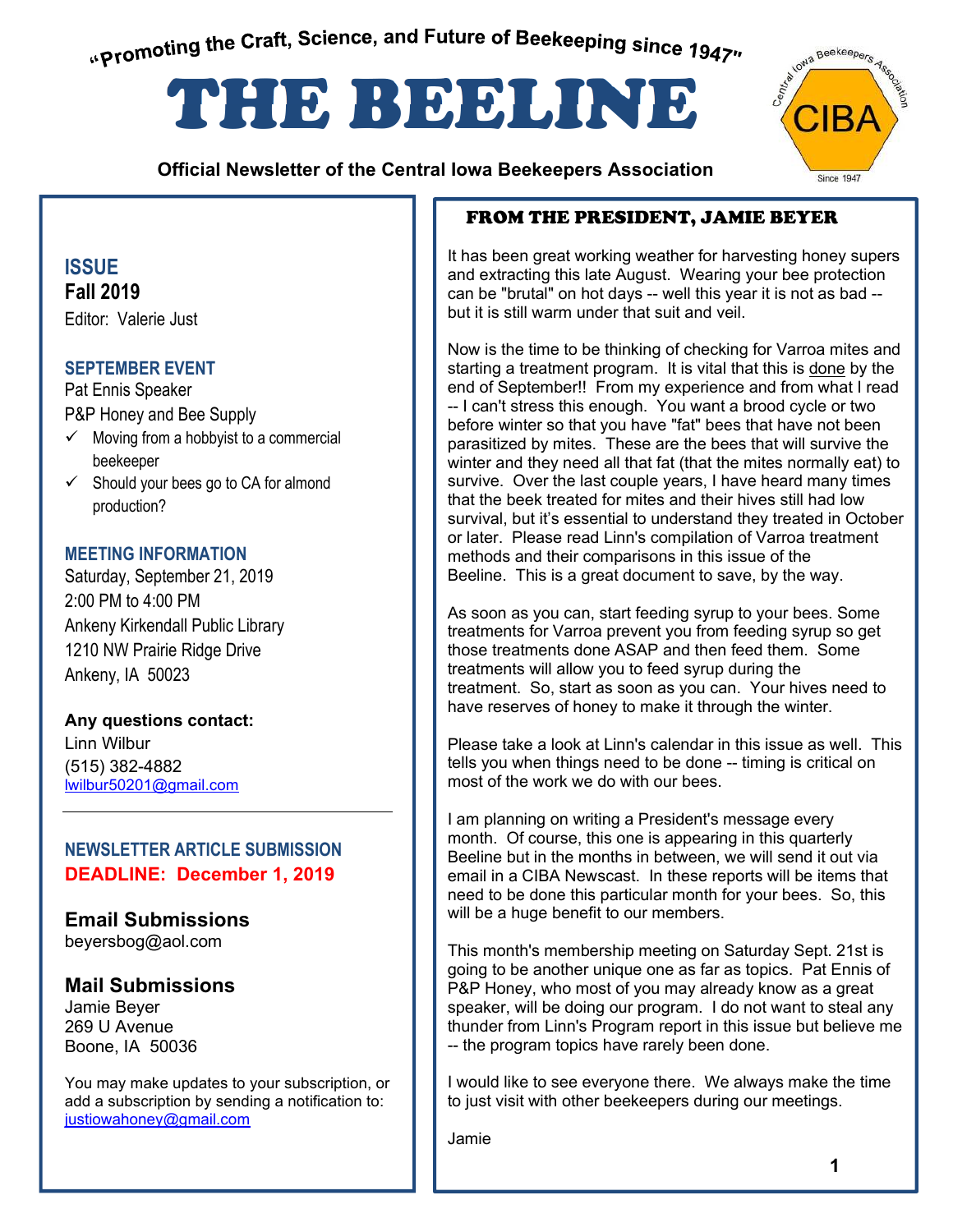| THE BEELINE                                              | 1              |
|----------------------------------------------------------|----------------|
| <b>Editor's Document Navigation Tips</b>                 | $\overline{2}$ |
| <b>CIBA Business</b>                                     | 3              |
|                                                          |                |
|                                                          |                |
|                                                          |                |
|                                                          |                |
|                                                          |                |
| <b>Committee Updates</b>                                 | 5              |
|                                                          |                |
| Iowa Department of Agriculture and Land Stewardship News | 6              |
|                                                          |                |
| <b>Iowa State Extension and Outreach</b>                 | $\overline{7}$ |
|                                                          |                |
|                                                          |                |
| Wintering Bees in Central lowa                           | 11             |
| <b>Overwintering Timeline</b>                            | 12             |
| The Queen's Corner                                       | 12             |
| <b>CIBA Member Contributions</b>                         | 14             |
|                                                          | 14             |
| <b>Beekeeping Banter</b>                                 | 15             |
| <b>CIBA Leadership and State Organizations</b>           | 16             |

# <span id="page-1-0"></span>Editor's Document Navigation Tips

- 1. **Table of Contents**: Hover over any section of the Table of Contents, then hold the CTRL button down on your keyboard. This action will create a pointing finger image - press the left button on your mouse on any section of the Table of Contents to go directly to that section.
- 2. **Document navigation**: No matter where you are in this document, if you press the CTRL + Home buttons on your keyboard concurrently, the action will take you to the top of the Beeline. You can then scroll to page 2 to gain access to the Table of Contents to navigate the entire document using guidance in bullet number 1.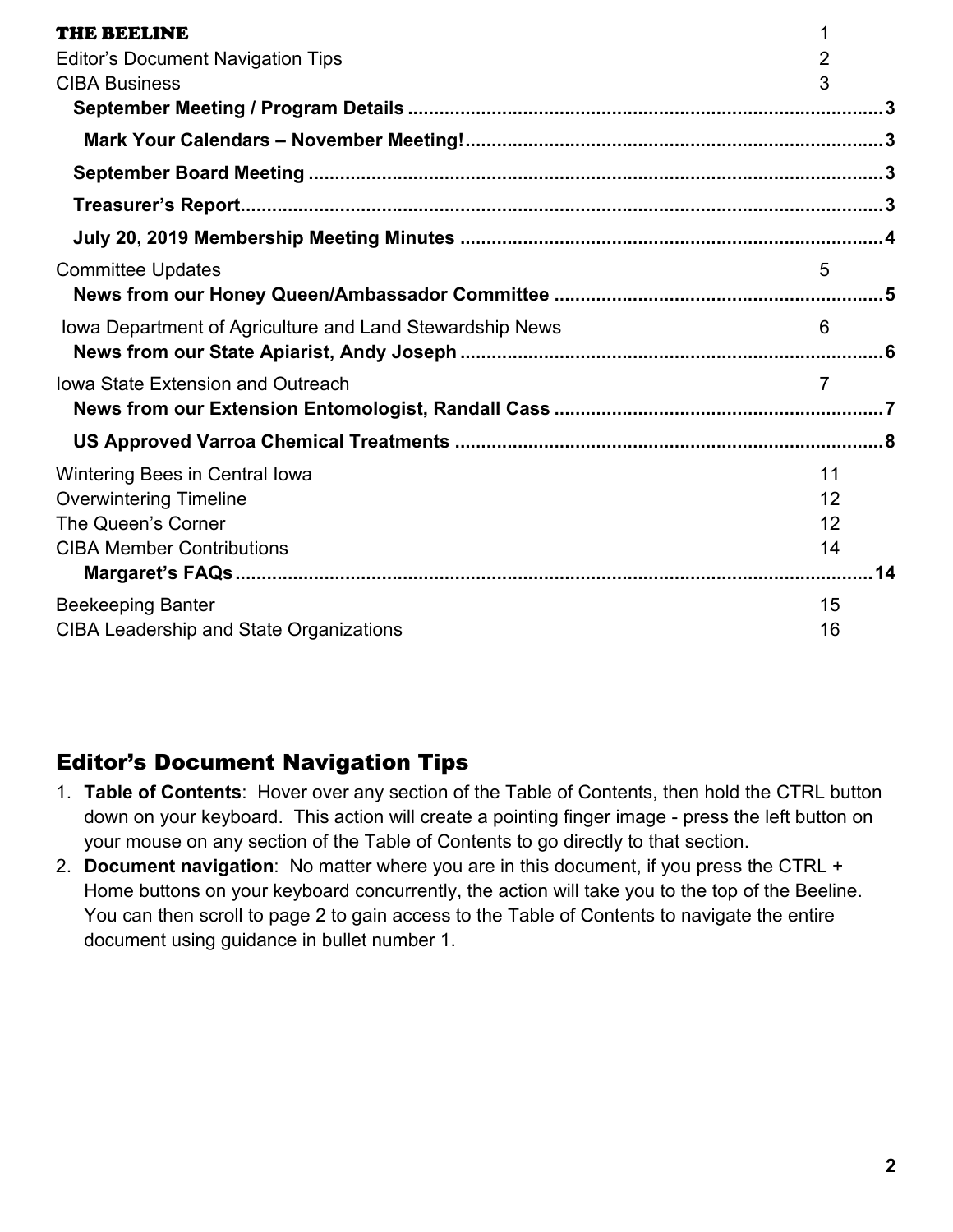<span id="page-2-0"></span>

## <span id="page-2-1"></span>**September Meeting / Program Details** (Location and time on front page)

Pat Ennis, P&P Honey and Bee Supply, Goodell, IA will be presenting on 1) Moving from a hobbyist to a commercial beekeeper and 2) Everything you wanted to know about California almond pollination and how to decide if your bees should go to California.

Pat is a long-time beekeeper, past president of the Iowa Honey Producers Association, and presently operates P&P Honey and Bee Supply with his wife Peggy. Pat started out as a hobby beekeeper in Wisconsin, worked for commercial operations in Hawaii and Iowa before he and Peggy went out on their own. Pat has taught a beginning beekeeping course at North Iowa Area Community College for many years and is one of the founding members of the North Iowa Beekeepers Club. Pat is an enthusiastic presenter, very knowledgeable on the art and science of beekeeping and never fails to entertain and inform.

Any questions please contact Linn Wilbur, (515) 382-4882, [lwilbur50201@gmail.com](mailto:lwilbur50201@gmail.com)

# <span id="page-2-2"></span> **Mark Your Calendars – November Meeting!**

The next CIBA meeting will be November 16, 2019. Mr. Charles Carpenter will talk on his 30 years of beekeeping, with an emphasis on how he marketed his products. He will share his successes in selling honey and wax products with us.

<span id="page-2-3"></span>

# **September Board Meeting**

Come one, come all! Board meetings are open to attendance by the organization. Our next board meeting:

- Thursday, September 5, 2019
- Starts at 6:00 p.m.
- Café Diem 2005 S. Ankeny Blvd #800 Ankeny, IA

<span id="page-2-4"></span>

Happy Fall!

I don't know where the summer went, but it is amazing to realize we are heading into September, with fall just around the corner. In my estimation, we have had a blessed summer in terms of weather, which hopefully has generated great production for your bees!

In the Summer issue of the Beeline, I reported on auction results, and provided a 3-year comparison. I wanted to take this opportunity to do the same, but in this issue, provide a 3-year overall financial health report – for 2019, I used current financial totals.

As you know, we had stellar auction results in 2019 – we had generous member donations this year which has categorically contributed to this report. As an organization, we have been enriched in so many ways; our leadership team continues to utilize the positive results of our fundraisers to propel this organization's commitment of not only giving back to the beekeeping community, but in educating the public on crucial issues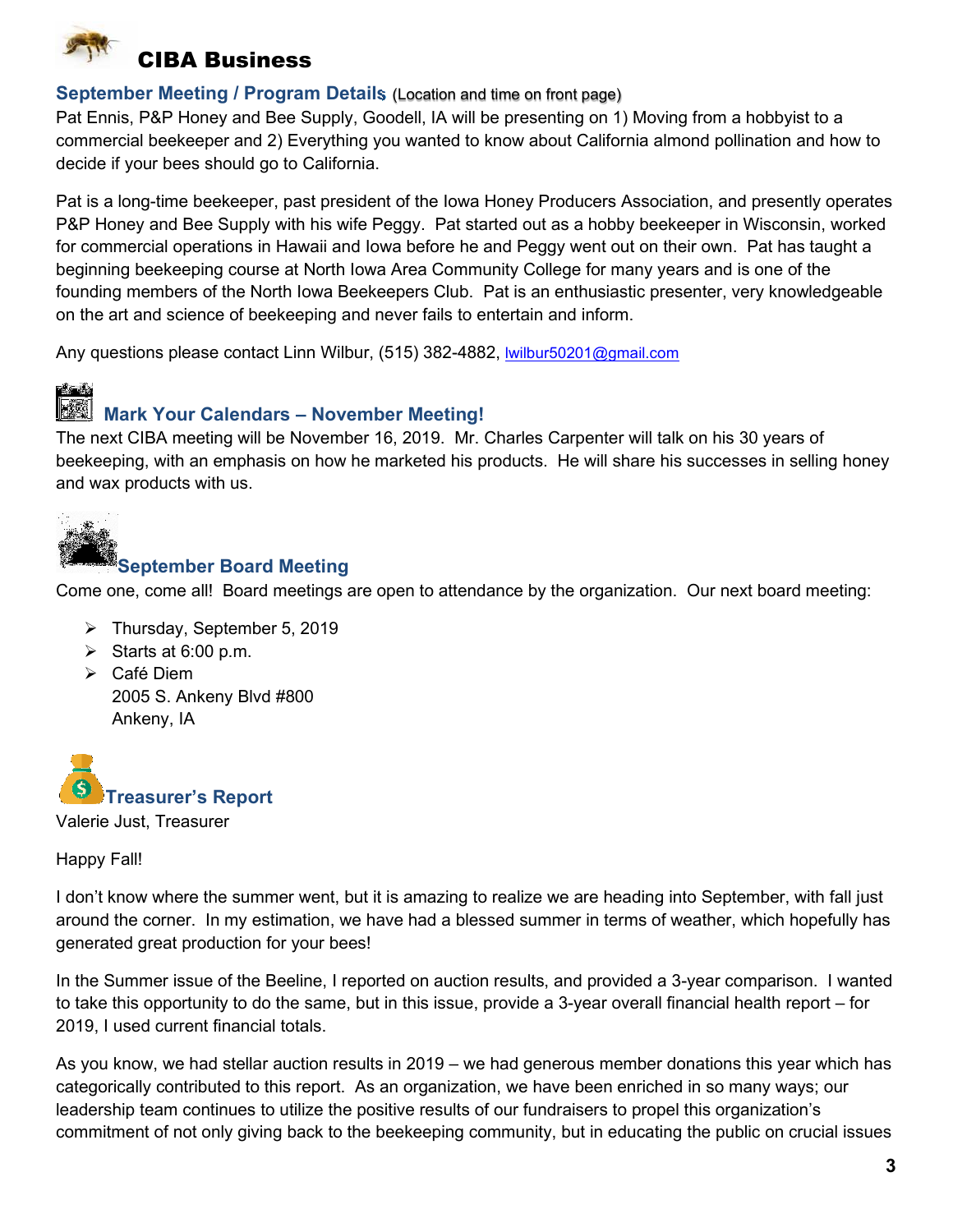to all pollinators. We have passionate volunteers devoting time to keep this organization's momentum gaining ground in club vision and values.

I encourage you to take a few moments to reflect on the offerings this club has provided you and your bees over the years. Without these folks and their perpetual engagement to surpass our menagerie of accomplishments each year, inclusive of financial accomplishments, our ability to reach organizational objectives could be somber.

As a reminder, our mission is to promote the craft, science and future of beekeeping. John and I personally have many within this organization to thank for the well-being of our colonies. Anyone who has been beekeeping for several years knows that it takes a village to maintain healthy bee colonies, as well as keep abreast on the educational aspects needed to do the same. A big thank you to all of the village beeks!

The numbers in this table speak for themselves; however, if you have any questions, please don't hesitate to reach out to me. I can be reached at JustlowaHoney@gmail.com.

Bee the Change,

Valerie Just

|                          | <b>Business</b><br><b>Checking</b> | <b>Honey</b><br>Queen<br><b>Checking</b> | <b>Savings</b> | <b>CD#1</b> | <b>CD#2</b> | <b>Financial</b><br><b>Balances</b> | % Balance<br><b>Increase</b><br>from<br><b>Previous</b><br>Year |  |
|--------------------------|------------------------------------|------------------------------------------|----------------|-------------|-------------|-------------------------------------|-----------------------------------------------------------------|--|
| <b>December 31, 2017</b> | \$2,801.17                         | \$483.75                                 | \$1,047.01     | \$1,187.47  | \$1,181.12  | \$6,700.52                          |                                                                 |  |
| <b>December 31, 2018</b> | \$4,298.66                         | \$877.06                                 | \$1,052.04     | \$1,209.85  | \$1,207.99  | \$8,645.60                          | 29.03%                                                          |  |
| <b>August 25, 2019</b>   | \$7,501.78                         | \$1,271.78                               | \$1,052.04     | \$1,221.67  | \$1,220.66  | \$12,267.93                         | 41.90%                                                          |  |

# <span id="page-3-0"></span>**July 20, 2019 Membership Meeting Minutes**

By Margaret Hala, acting Secretary

Business meeting after potluck.

# **Queen Update**

Abigail Kelly, CIBA honey queen, spoke on her activities. Indicated they raised over \$600 for the queen program during the auction. She has been publicly speaking, providing educational programs. Editor's Note: See the Queen's Corner for more details on Abigail's queen activities.

# **State Fair Needs**

Doyle Kincy spoke on State Fair entries. Deadline for registration was July 14<sup>th</sup>. Need volunteers at the State Fair.

RAGBRAI will come through southern Iowa, stopping in Cummings Orchard. IHPA will be there with honey lemonade and educational material.

# **CIBA Programs**

September  $21^{st}$  – Pat Ennis to speak – transition from a hobbyist to a business beekeeper. November: Beekeeper is closing down his apiaries – discuss lessons learned. January: Still pending

March: Jason Foley – Queen rearing, various methods. His successes and failures.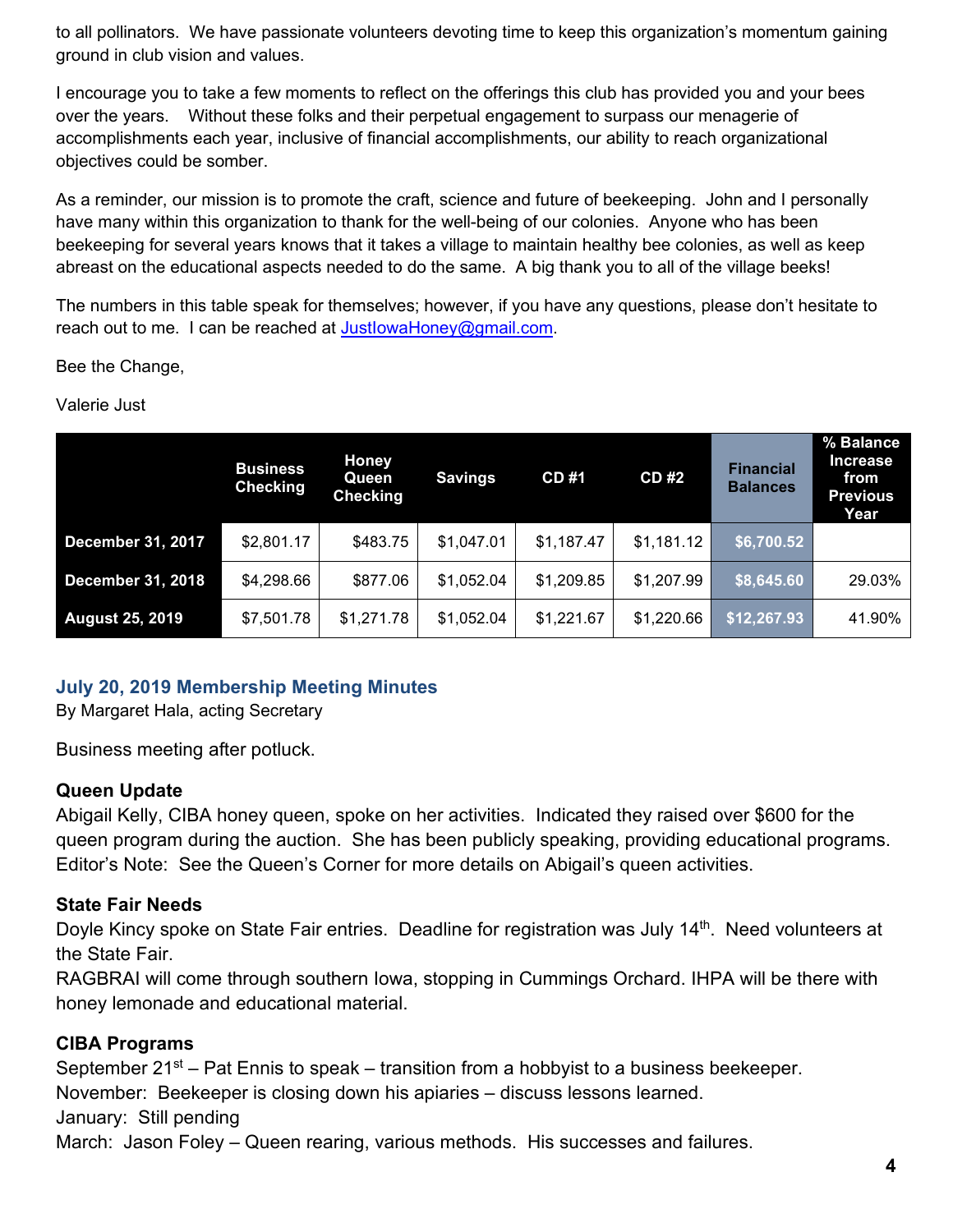# **Secretary Election**

Secretary election – open nominations from the floor. Steve Hanlin nominated, but declined. Arvin Foell nominated Jeremiah Kusel, but declined. Cheyenne Sisson accepted. Cheyenne Sisson voted as CIBA Secretary.

Meeting adjourned.

<span id="page-4-0"></span>

# <span id="page-4-1"></span>**News from our Honey Queen/Ambassador Committee**

Hello, fellow central Iowa beekeepers. I am Susan Kelly, the new chair for the Queen/Ambassador Committee. It is an exciting time for the future of the CIBA Queen and Ambassador program. The committee and I have spent the last couple of months working on establishing candidate requirements and queen/ambassador role expectations. In addition, we have also developed expectations that the CIBA organization will have to the queen/ambassador program.

# Recommended Program Changes

# **Change in the Queen/Ambassador's Reign**

In the past, the queen has been crowned at the March meeting; the committee recommends moving that timeframe up to January. The impacts of this change, specifically for the upcoming year, are applications will be open from September 10, 2019 (around or about, depending on approval from the CIBA board) until December 1, 2019.

Queen/Ambassador applicants will be asked to attend the November CIBA meeting and give a brief introduction.

Interviews will likely happen the first two weeks in January 2020. The queen/ambassador will be chosen by the queen committee before the January winter meeting. Applicants will be notified before the meeting and the queen will be crowned at the winter meeting in January.

This change of dates will assist the queen/ambassador's ability to develop and schedule programs before most people have summer plans. It will also line up more closely with the IHPA honey queen program**.** 

# **Change in the Age Requirements**

The committee is also recommending adjusting the age requirement for the queen/ambassador candidates. Candidates will need to be 16 years of age by January 1, 2020.

More information will be posted on the CIBA website after the board has read and approved the changes. There will be a new application form; we will also be providing the candidates the organization's desired qualifications and written expectations for the position.

If you have any questions, please feel free to e-mail me, [Kellycbf@hotmail.com](mailto:Kellycbf@hotmail.com) or call me (no text) (515) 330- 2624.

Susan Kelly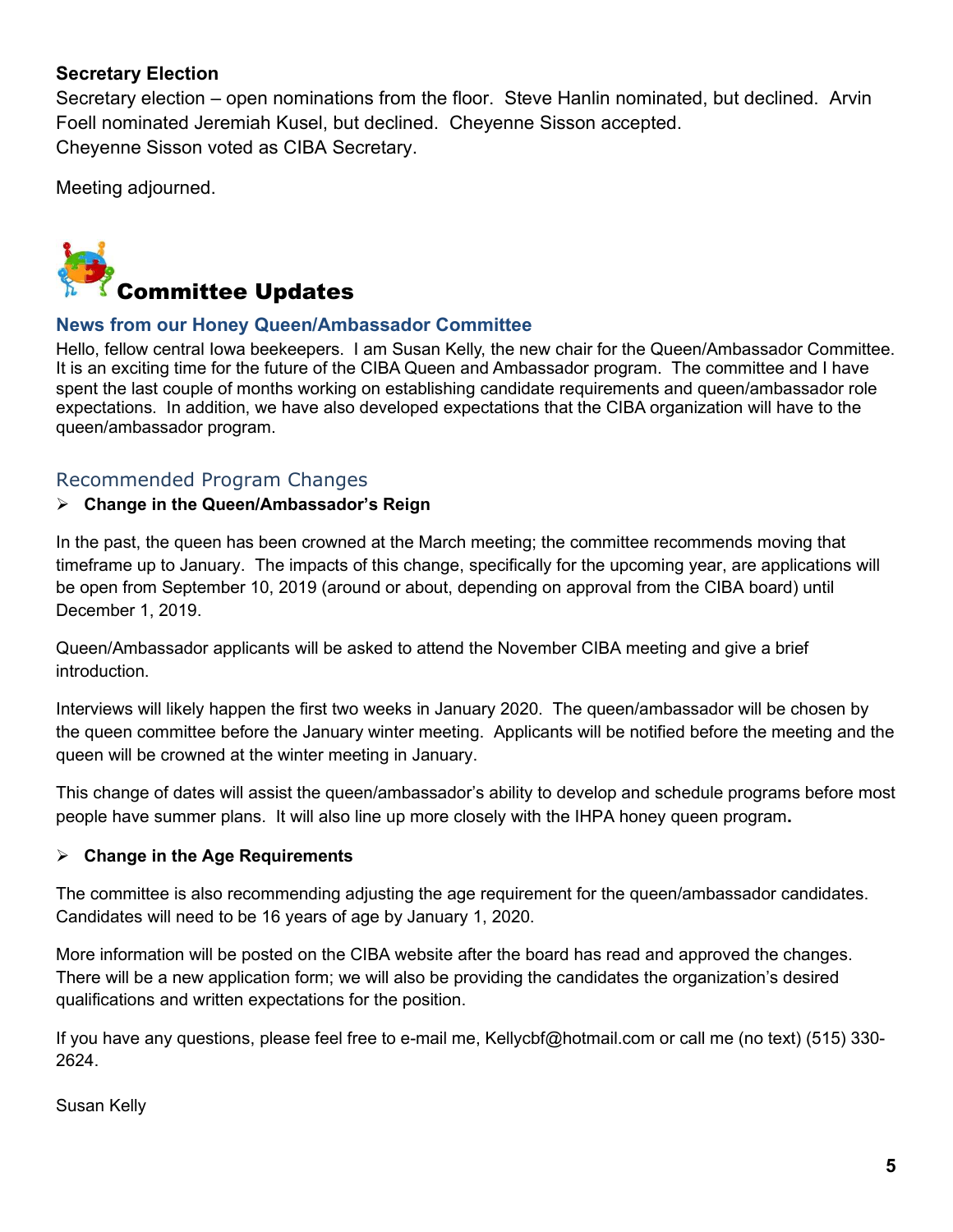# <span id="page-5-0"></span>Iowa Department of Agriculture and Land Stewardship News

<span id="page-5-1"></span>**News from our State Apiarist, Andy Joseph** 

By Andy Joseph Hello.

Even later than my usual with this, so apologies to Jamie and the others for having to wait.

The State Fair sure went great. Huge crowds and lots of beautiful days. Thank you to everyone who helped out! The IHPA booth was hopping. Our Honey Queens from across the state were pretty amazing spokespeople for our industry and interest. We had a good number of Apiary competition entries, and everything was just excellent quality. I enjoy being a part of it each year and seeing it all come in and come together. Ginny Mitchell once again did an incredible job as our judge. She is knowledgeable across the variety of classes and gives a great amount of care into scoring each entry. Thank you all!

It's harvest time. Hopefully by the time you read this, I'll actually be working on getting mine off and extracted. Seemed like winter would never end. Then seemed like things weren't going to ever warm up and dry out. Just about the time I was becoming convinced we weren't getting a crop this season, it poured in. Decent to good crop, really late but good-looking honey. I think we got a lot from late-planted beans. This seems to be true for Iowa as a whole. For those who were getting started late or who split heavily to make up a lot of winter loss, the lateness was a godsend. Maybe all's well that ends well, right?

Most inspections have turned up fewer Small Hive Beetles than last year. Varroa numbers are climbing, and nearly always warrant a treatment, but the counts do not seem as bad as the last couple years either. I suppose this is also directly related to our late, slow start to the season. Looks like we're set up in the immediate future for near perfect weather for Formic Pro / MAQS or Apiguard treatments. The time to get them treated is now.

I attended the NW Iowa Beekeepers meeting in Okoboji yesterday. A great group! We discussed late season tasks and winter prep. Many in that group are working with wintering double nucs. That's always an interesting topic to me. Young queens and combs packed with food stores and bees soon enough clustered low.

Some up there are beginning to feed – It's about that time of year already. That said, I am sure seeing lots of goldenrod along the roadsides. I've been surprised to see a little white sweet clover hanging on here and there (though certainly it's well past being done for the year). Won't be long until asters poke out. I've been pushing more and more pollen sub these last several years and am convinced it pays off. So, get your feeders ready, if they're not already full.

Take care,

Andy (515) 326 5765 (text or call) [Andrew.Joseph@IowaAgriculture.gov](mailto:Andrew.Joseph@IowaAgriculture.gov)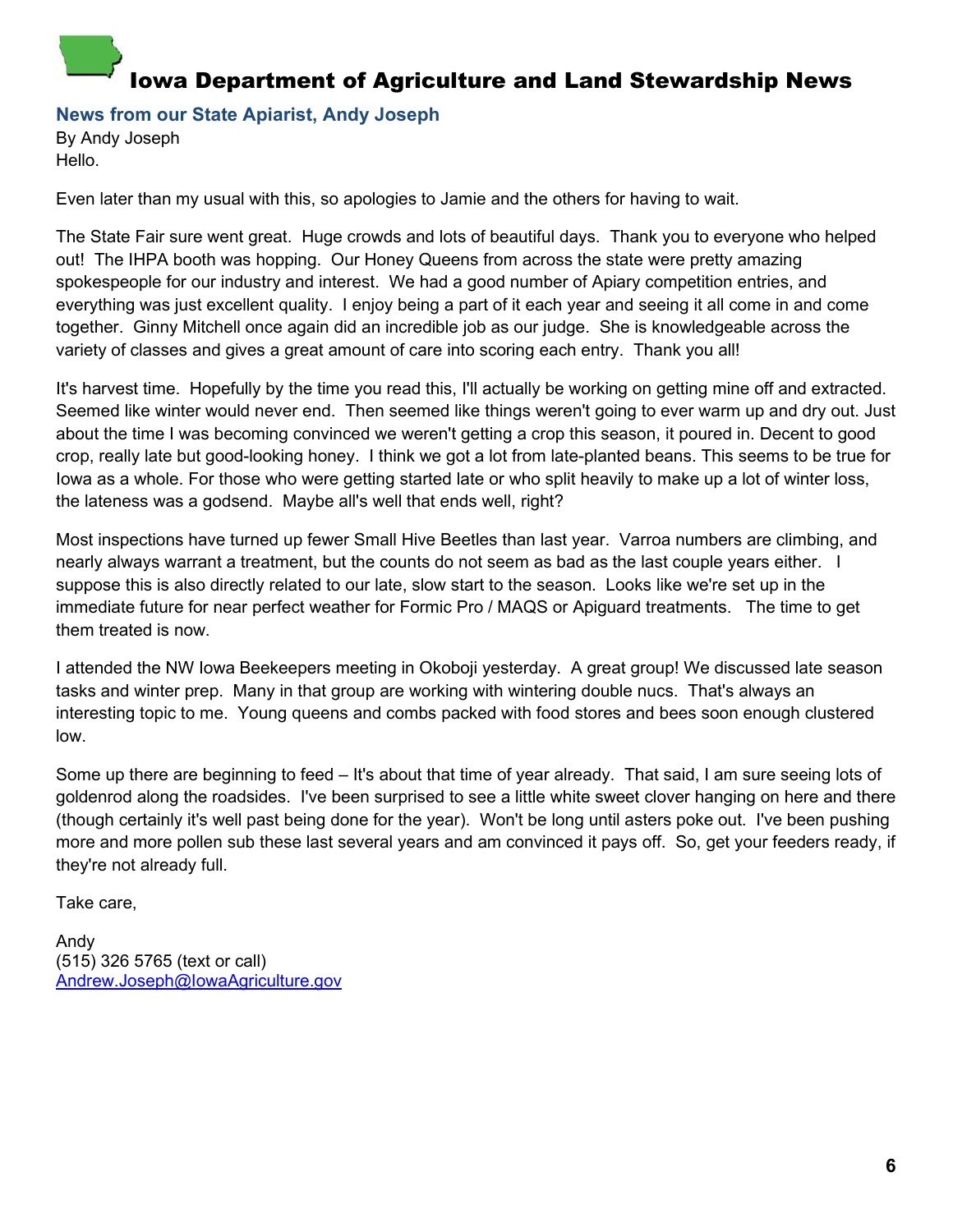#### <span id="page-6-0"></span>**IOWA STATE UNIVERSITY** Iowa State Extension and Outreach **Extension and Outreach**

## **Introduction**

By Jamie Beyer

Below is a summary of a workshop for Integrated Pest Management (IPM) 4 Bees that was conducted at ISU in July. Your President and Vice President were able to attend representing CIBA. Linn Wilbur and I also presented treatment techniques for Varroa mites to the group. It was an excellent workshop that Randall Cass (ISU Extension Entomologist on Honey Bees and Native Bees) and ISU Bee researchers organized. CIBA as well as IHPA received a lot of recognition at this event.

# <span id="page-6-1"></span>**News from our Extension Entomologist, Randall Cass**

By Randall Cass

The IPM4Bees Midwest Working group hosted a workshop for bee researchers, extension agents, and graduate students on July 25, 2019, at Iowa State University. This working group was established this year with funding from the North Central IPM (Integrated Pest Management) Center. The primary goal of the working group is to foster communication and collaboration in the Midwest over both agricultural and apicultural integrated pest management (IPM) strategies that impact honey bee and native bee health.

The workshop brought together 30 people from across eight different states in the region to discuss pressing topics in bee IPM and develop new extension tools to serve beekeeping communities in the Midwest. Speakers at the event included Dr. Arián Avalos, a bee geneticist from the USDA ARS Bee Research Lab in Baton Rouge, and Bob Walters, the director of business development at FieldWatch. On the second day of the workshop, participants traveled to the field to observe varroa monitoring and management demonstrations and visit an ISU Prairie STRIPS site. The bee experts that attended the event will continue collaborating on bee IPM tools that are appropriate for the Midwest and sharing the knowledge they gained through extension and outreach in their local communities.

In addition to the July workshop, the IPM4Bees Midwest Working Group also hosted a symposium at the North Central Branch Entomological Society of America Conference held in Cincinnati in March. There, ten scientists presented their ongoing research related to honey bee and native bee health with regard to pesticide exposure and landscape management.

The IPM4Bees working group is already setting its sights on 2020, considering new locations to host the workshop in Midwest and also intends to host another symposium at the Entomological Society of America Conference next year.

### **Editor's Note:**

The North Central IPM Center is tasked with improving health, environmental and economic conditions in the north central region through leadership and cooperation with diverse stakeholders to facilitate the development and adoption of integrated pest management solutions.

The North Central IPM Center is one of four regional centers funded by the United States Department of Agriculture (USDA) National Institute of Food and Agriculture (NIFA) to promote and facilitate the adoption of effective integrated pest management (IPM) strategies. The center serves as the hub for multi-state partnerships and communication networks that link researchers, farmers, extension educators, commodity organizations, environmental groups, pest control professionals, government agencies and others from the 12 state north central region of the continental United States. The NCIPM Center is currently housed at Michigan State University and Iowa State University.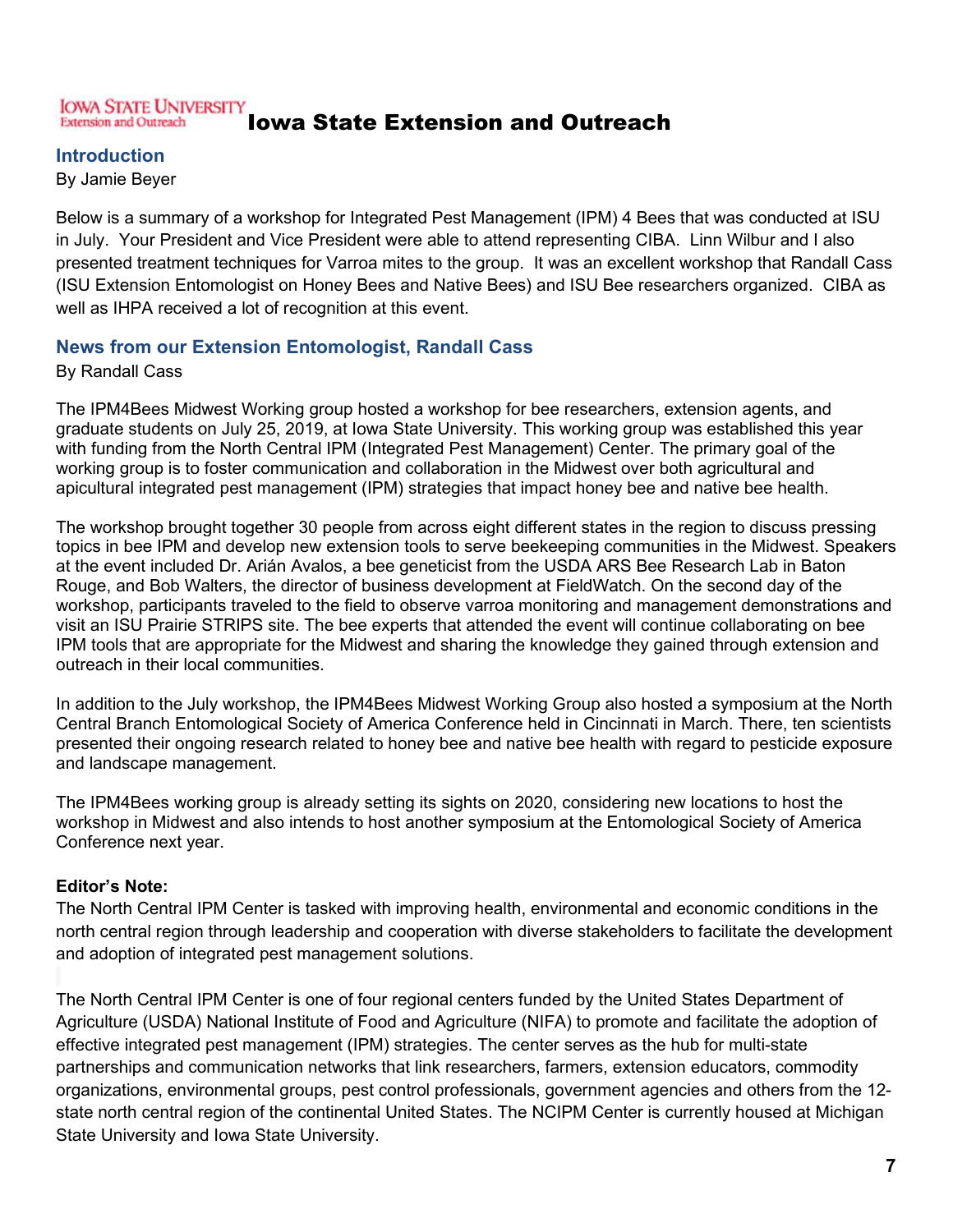For more information, access this **[link](https://www.ncipmc.org/about/)**. For those receiving a physical copy of the Beeline, the address is **[https://www.ncipmc.org/about/.](https://www.ncipmc.org/about/)**

# <span id="page-7-0"></span>**US Approved Varroa Chemical Treatments**

Contributed by Linn Wilbur

**Editor's Note:** To insert this table into the Beeline, the table was divided into two parts. To fully capture the information, Linn recommends that you print the two pages of the table, and lay them side-by-side. This is a draft document and Iowa State University (ISU) is presently working to incorporate it into an extension document that would be available for download. This document was a handout used as part of the field day chemical treatment presentation given by Linn and Jamie at the July IPM4Bees Midwest Working group meeting at ISU. Copies of this document or the ISU Extension document if published will be available at the September CIBA meeting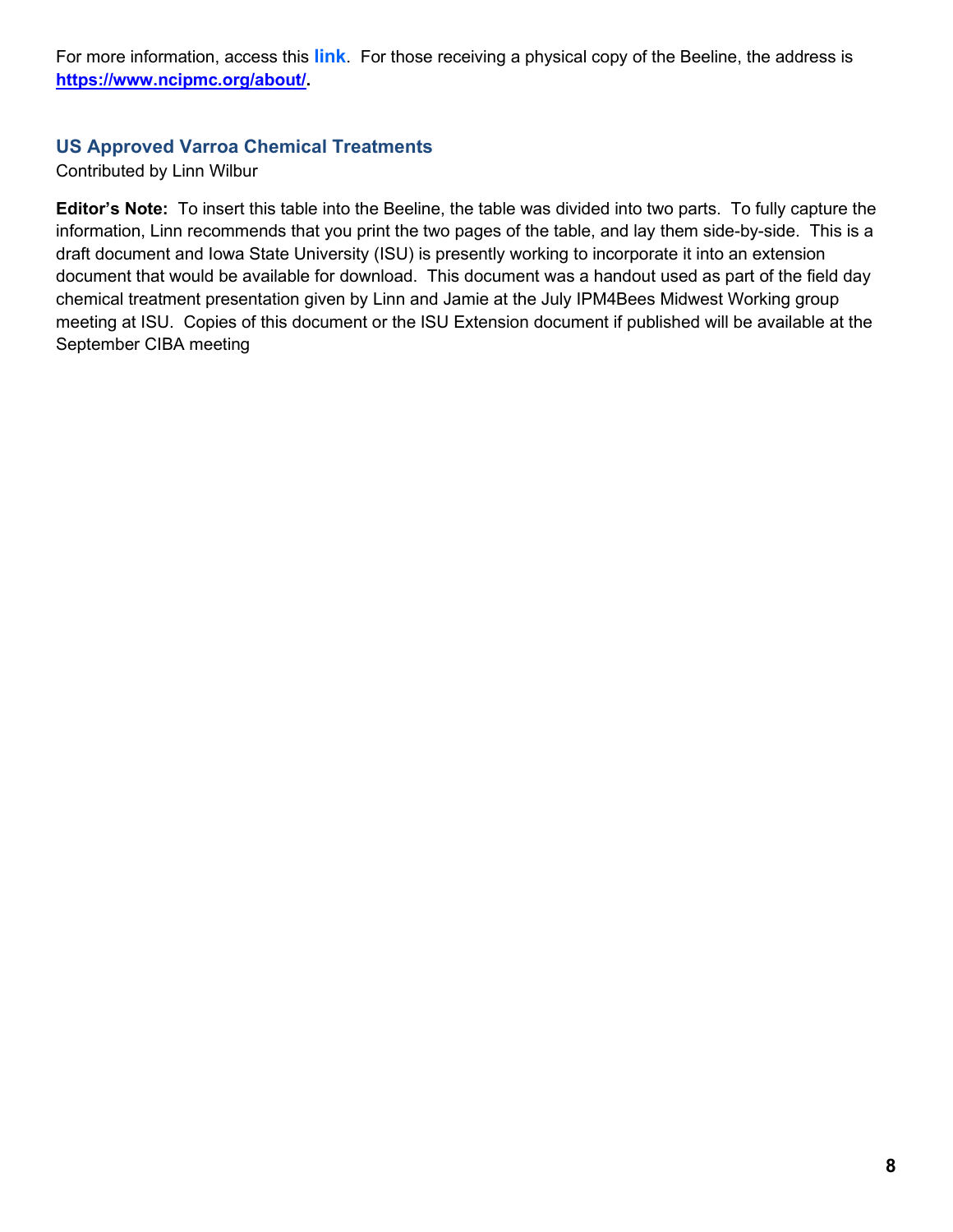| <b>Product</b>                                    | <b>Active Ingredient</b>                          | <b>Class</b>                                                     | <b>Mode</b> | <b>Formulation</b>                            | <b>Manufacturer</b>                                | Effectiveness                 | treatment?<br>Supers on during | Resistance Issues? | <b>Brood?</b><br>Effective<br>5<br><b>Capped</b> | Supplemental Feed<br>While Treatment? |
|---------------------------------------------------|---------------------------------------------------|------------------------------------------------------------------|-------------|-----------------------------------------------|----------------------------------------------------|-------------------------------|--------------------------------|--------------------|--------------------------------------------------|---------------------------------------|
| Apiguard                                          | thymol                                            | essential <sub>tumigant</sub><br>oils                            |             | gel                                           | Vita<br>beehealth                                  | 74-<br>95%                    | <b>No</b>                      | No <sup>1</sup>    | <b>No</b>                                        | Yes/No <sup>3</sup>                   |
| <b>Apilife</b><br>Var                             | thymol, camphor,<br>menthol and<br>eucalyptol oil | $\left \text{essential}\right $ fumigant $\left \text{}$<br>oils |             | tablet                                        | Veto-Pharma                                        | 70-<br>94%                    | <b>No</b>                      | No <sup>1</sup>    | <b>No</b>                                        | 2 <sub>5</sub>                        |
| <b>Apistan</b>                                    | tau-fluvalinate<br>(synthetic<br>pyrethroid)      | synthetic<br>chemical contact                                    |             | impregnated<br>strips                         | Zoecom                                             | $95-$<br>99%                  | No                             | <b>Yes</b>         | No                                               | 2 <sup>5</sup>                        |
| <b>Apivar</b>                                     | amitraz<br>(formamidine)                          | synthetic<br>chemical contact                                    |             | rigid<br>polymer<br>strip                     | Veto-pharma                                        | 95%                           | No                             | <b>Yes</b>         | <b>No</b>                                        | 2 <sup>5</sup>                        |
| <b>Check</b><br>Mite +                            | coumaphos<br>(organophosphate) chemical           | synthetic                                                        | contact     | impregnated<br>fabric strip                   | <b>Bayer</b>                                       | 85-<br>99%                    | <b>No</b>                      | <b>Yes</b>         | No                                               | 2 <sup>5</sup>                        |
| Formic<br>Pro                                     | formic acid<br>42.25%                             | organic<br>acid                                                  | fumigant    | saccharide<br>gel<br>strip/paper<br>laminated | <b>NOD Apiary</b><br><b>Products</b><br><b>USA</b> | 83-<br>97%                    | <b>Yes</b>                     | No <sup>1</sup>    | <b>Yes</b>                                       | <b>No</b>                             |
| <b>HopGuard</b><br>Ш                              | potassium salt<br>(16%)<br>of hops beta acids     | organic<br>acid                                                  | contact     | folded<br>cardboard<br>strips                 | <b>BetaTec</b>                                     | $75-$<br>79%                  | <b>Yes</b>                     | No <sup>1</sup>    | No                                               | <b>Yes</b>                            |
| Mite-<br>Away<br>Quick<br><b>Strips</b><br>(MAQS) | formic acid 46.75%                                | organic<br>acid                                                  | fumigant    | saccharide<br>gel<br>strip/paper<br>laminated | <b>NOD Apiary</b><br><b>Products</b><br><b>USA</b> | $61 -$<br>98%                 | <b>Yes</b>                     | No <sup>1</sup>    | <b>Yes</b>                                       | Yes <sup>6</sup>                      |
| <b>Oxalic</b><br><b>Acid</b>                      | oxalic acid<br>dihydrate                          | organic<br>acid                                                  | fumigant    | crystals for<br>vaporization                  | <b>ApiBioxal</b>                                   | $82 -$<br>99%<br>(no<br>brood | No                             | No <sup>1</sup>    | No                                               | <b>Yes</b>                            |
| <b>Oxalic</b><br><b>Acid</b>                      | oxalic acid<br>dihydrate                          | organic<br>acid                                                  | contact     | crystals for<br>drip/drench                   | <b>ApiBioxal</b>                                   | $82 -$<br>99%<br>(no<br>brood | No                             | No <sup>1</sup>    | <b>No</b>                                        | <b>Yes</b>                            |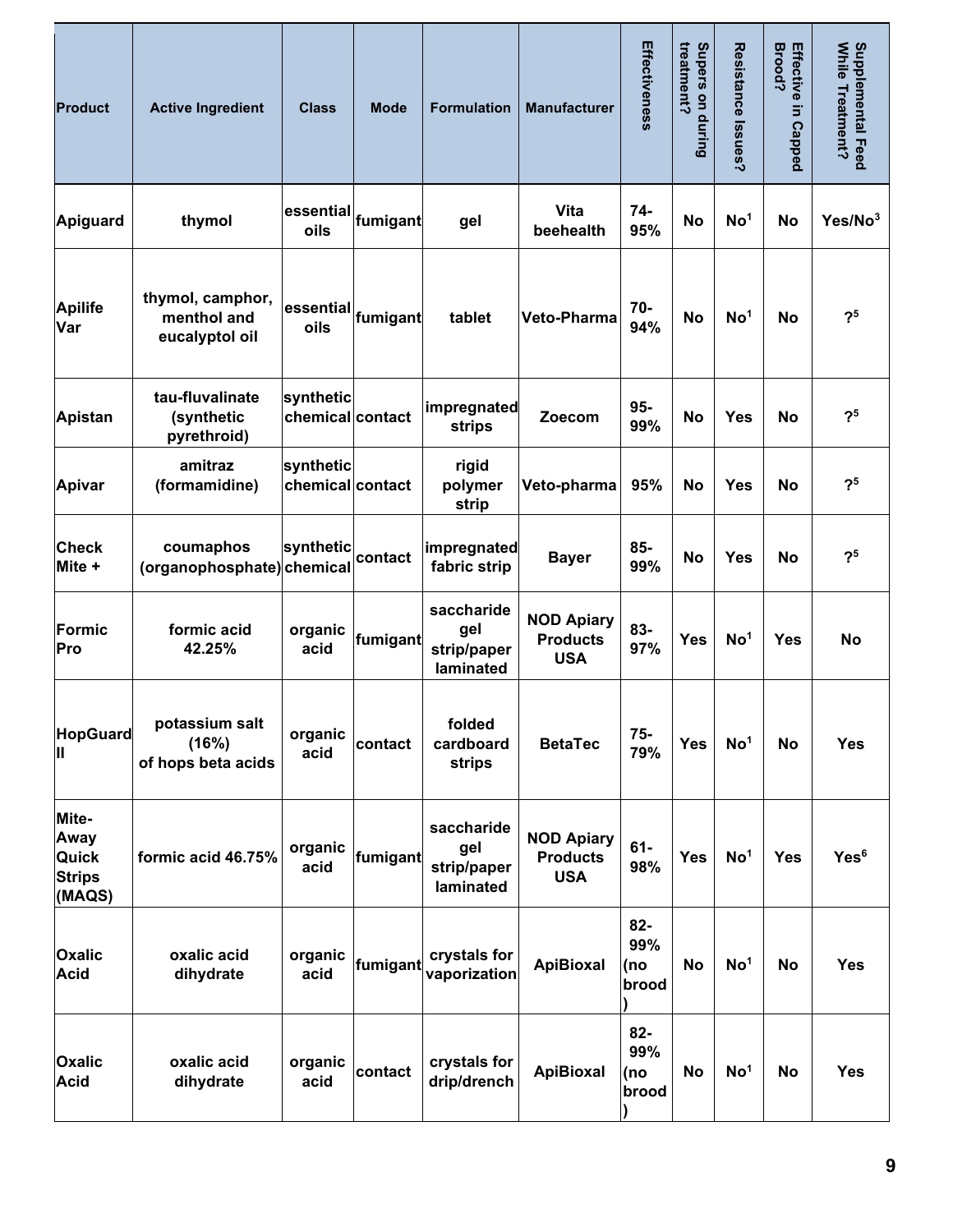|                                               |                                                                                                                                                                                                                    |                                   |                                                                                                                  |                                            |                                                                                                                                                                                                                       |        | Available from <sup>4</sup> |                  |        |
|-----------------------------------------------|--------------------------------------------------------------------------------------------------------------------------------------------------------------------------------------------------------------------|-----------------------------------|------------------------------------------------------------------------------------------------------------------|--------------------------------------------|-----------------------------------------------------------------------------------------------------------------------------------------------------------------------------------------------------------------------|--------|-----------------------------|------------------|--------|
| <b>Product</b>                                | <b>Treatment (Tx)</b>                                                                                                                                                                                              | Length<br>of Tx                   | <b>Adverse Effect on</b><br>Bees?                                                                                | <b>Estimated</b><br>Cost/Hive <sup>2</sup> | <b>Restrictions</b>                                                                                                                                                                                                   | Dadant | <b>Mann</b><br><u>Lake</u>  | <b>BetterBee</b> | Kelley |
| Apiguard                                      | 2x Txs 10-14 days apart                                                                                                                                                                                            | 24-28<br>days                     | May decrease queen egg<br>laying activity and may<br>increase adult and<br>young larvae mortality                |                                            | \$3.33-\$7.00 Temp 59 to 105°F for Tx                                                                                                                                                                                 | X      |                             | X                | X      |
| <b>Apilife Var</b>                            | 3x Txs required. 2nd Tx<br>day7-10, 3rd Tx 7-10 after<br>2nd and left on for 12<br>days.<br>Single wafer broken into<br>1/4s and placed on frames<br>at periphery.<br>Recommended no wafer<br>directly over brood. | 26-32<br>days                     | Use at >95°F may cause<br>agitation to adult bees<br>and brood deaths.                                           | \$4.68-\$7.43                              | Temp 65 to 95°F for Tx.<br><b>Recommend start Tx late</b><br>afternoon. No more than 2x Tx<br>per yr. Not available CA or HI.                                                                                         |        | X                           |                  |        |
| Apistan                                       | 2 strips per Tx, single Tx 45 days                                                                                                                                                                                 |                                   | Decreased queen and<br>drone reproductive<br>health                                                              |                                            | \$4.18-\$6.70 > 50°F for Tx                                                                                                                                                                                           | X      | X                           | X                | X      |
| <b>Apivar</b>                                 | 1 strip per 5 bee covered<br>frames in brood camber<br>per Tx, single Tx                                                                                                                                           | 42 days                           |                                                                                                                  |                                            | \$6.40-\$7.10 No more than 2x Tx per yr                                                                                                                                                                               | X      | X                           | X                | X      |
| <b>Check Mite</b><br>÷                        | 1 strip for 5 combs of<br>bees, single treatment.                                                                                                                                                                  | 42-45<br>days                     | <b>Negatively affects</b><br>reproductive health of<br>queens, queen rearing<br>and drones (sperm<br>production) |                                            | Do not super for 14 days after<br>\$6.40-\$7.99 removal of strips. No more<br>than 2x Tx per yr.                                                                                                                      |        | X                           |                  | X      |
| <b>Formic Pro</b>                             | 2 treatment protocols:<br>1)2 strips for 14 days<br>2) 1 strip for 10 days,<br>replace with 2nd strip for<br>additional 10 days                                                                                    | 14 or 20<br>days                  | <b>Brood and queen</b><br>mortality, especially if<br>>92°F. Bee bearding<br>common.                             | \$5.08-\$7.75                              | Recommended Tx temp 50 to<br>86°F. Increase ventilation.<br>No more than 2x Tx per yr.<br>PPE recommended.                                                                                                            | X      | X                           | X                | X      |
| <b>HopGuard II</b>                            | 1 strip per 5 frames of<br>bees per TX in each brood<br>box for<br>14 days. Repeat in 1-2<br>weeks if needed.                                                                                                      | 14 days<br>or 37<br>to 42<br>days |                                                                                                                  | \$4.16-\$5.99 repeat                       | Recommended Tx temp 52 to<br>92°F.<br><b>Required Tx temperature</b><br>>50°F. With high mite loads<br>Tx 1-2 weeks apart. Max use<br>up to 3 times per year.<br>Corrosive. Use PPE to avoid<br>skin and eye contact. |        | X                           | X                |        |
| Mite-Away<br>Quick<br><b>Strips</b><br>(MAQS) | 2 Tx protocols: 1) full<br>dose.<br>2 strips for 7 days 2) half<br>dose, 1 strip for 7 days<br>with 2nd strip 14 days<br>after for 21 days total.                                                                  | days                              | Brood and queen<br>7 or 21 mortality, especially if<br>>92°F. Bee bearding<br>common.                            | \$5.15-\$7.38                              | Temp 50 to 85°F for Tx. Use<br>not recommended <50°F.<br>Increase ventilation. PPE<br>recommended.                                                                                                                    | X      | X                           | X                | X      |
| <b>Oxalic Acid</b>                            | 2 Tx protocols (1g per<br>brood box per Tx):<br>1) on broodless colonies, 1 day or<br>single treatment<br>2) on colonies with<br>capped brood, 3-5<br>treatments 5-7 days apart                                    | 15 to 35<br>days                  | Requires closed hive 10<br>to 15 minutes post Tx                                                                 | \$0.11-\$0.20                              | <b>Requires PPE including</b><br>respiratory filter with<br>acid/particulate cartridge.<br>Temperature >37°F at time of<br>application and for 30 minutes<br>after.                                                   |        |                             | x                |        |
| <b>Oxalic Acid</b>                            | Drip 50ml per hive (5 ml<br>per bee occupied inter<br>frame space) of 35g in 1<br>liter 1:1 sugar solution                                                                                                         | 1 day                             | May chill adult cluster.<br>Harder on bees than<br>oxalic acid vaporization.                                     |                                            | <b>PPE Recommended.</b><br>Recommended no more than<br>\$0.19-\$0.35 single Tx yearly on dormant<br>bees.                                                                                                             |        |                             | x                |        |

**Revision 07/27/2019**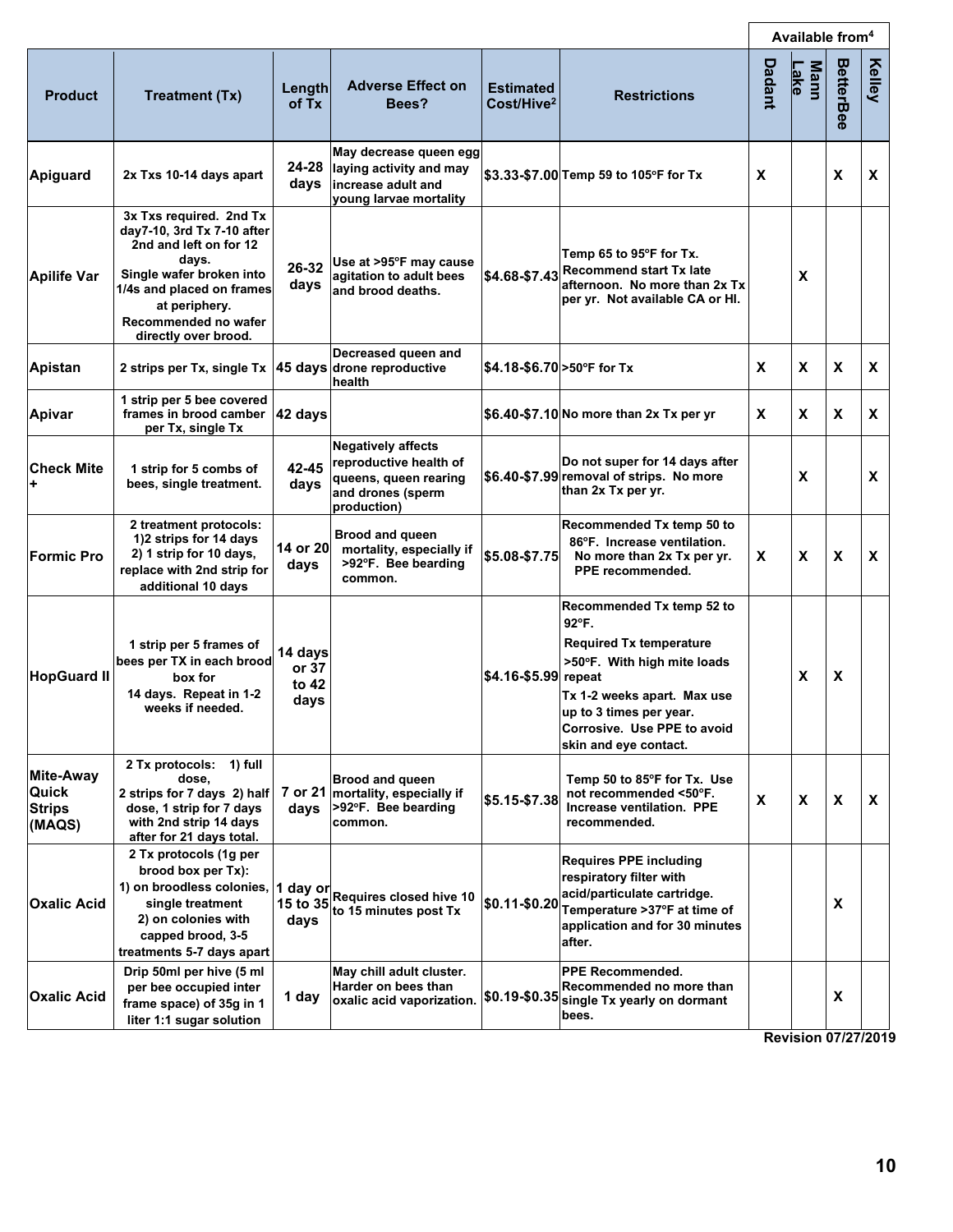**Information from "Tools for Varroa Management: a guide to effective varroa sampling & control," Honey Bee Health Coalition, Revised First Edition 2015 and Manufacturer's inserts and information** 

**1 No history of resistance developing. Recommendation is to rotate Txs.** 

**2 Range of cost primarily dependent on number of Txs in packaging, not source of purchase. (\$ based on 1 deep 10 frame brood box, prices as of revision)**

**3 Feeding during treatment is at users discretion per Manufacturer's supplemental information** 

**4 Listed availability of product is not a recommendation for purchase. May be available from other sources.**

**<sup>5</sup>No information provided by Manufacturer** 

**6 Community feeding during Tx. No feeding in contact with internal or external parts of a hive** 

# <span id="page-10-0"></span>Wintering Bees in Central Iowa

By John Johnson

# **1. Location**

Best locations for wintering bees have protection on the north and west from the wind and cold. Access to the sun is also preferable.

## **2. Disease and Mite Control**

In early September when all supers have been removed, treat for Varroa mite and foulbrood control.

## **3. Oueenright and Strong**

Ensure colony is queenright and moderately strong with numbers of bees. An approximate definition of moderately strong means enough bees to cover five or six full depth frames on both sides. In September an October there will usually be some capped brood which will emerge and add to colony strength. Do not try to winter weak colonies. It seldom succeeds. Save the honey and combs for next spring. hey are valuable. Unite weak colonies with other units or shake them out on the ground.

# **4. Adequate Feed**

Ensure there is enough feed to supply the bees through the winter. Also ensure there are three open combs with little or no honey adjacent to each other in the middle of the upper and lower hive bodies. Bees will then cluster on the open combs in the middle of the hive body. They do not cluster well on combs of honey.

In Central Iowa, bees usually need approximately 7 full depth frames of honey in the upper and 4 frames in the lower hive body. If they do not have the quantity, supply additional honey from another source or feed sugar syrup. If it is necessary to feed sugar syrup, begin the feeding no later than late September. It frequently takes some time for the bees to deposit a sufficient supply of syrup into the combs.

# **5. Weather Protection**

Weather protection increases chances the colony will survive the winter. The following practices work well in Iowa:

Install the entrance reducer in September after Varroa mite control treatment is concluded. This protects against mice and cold.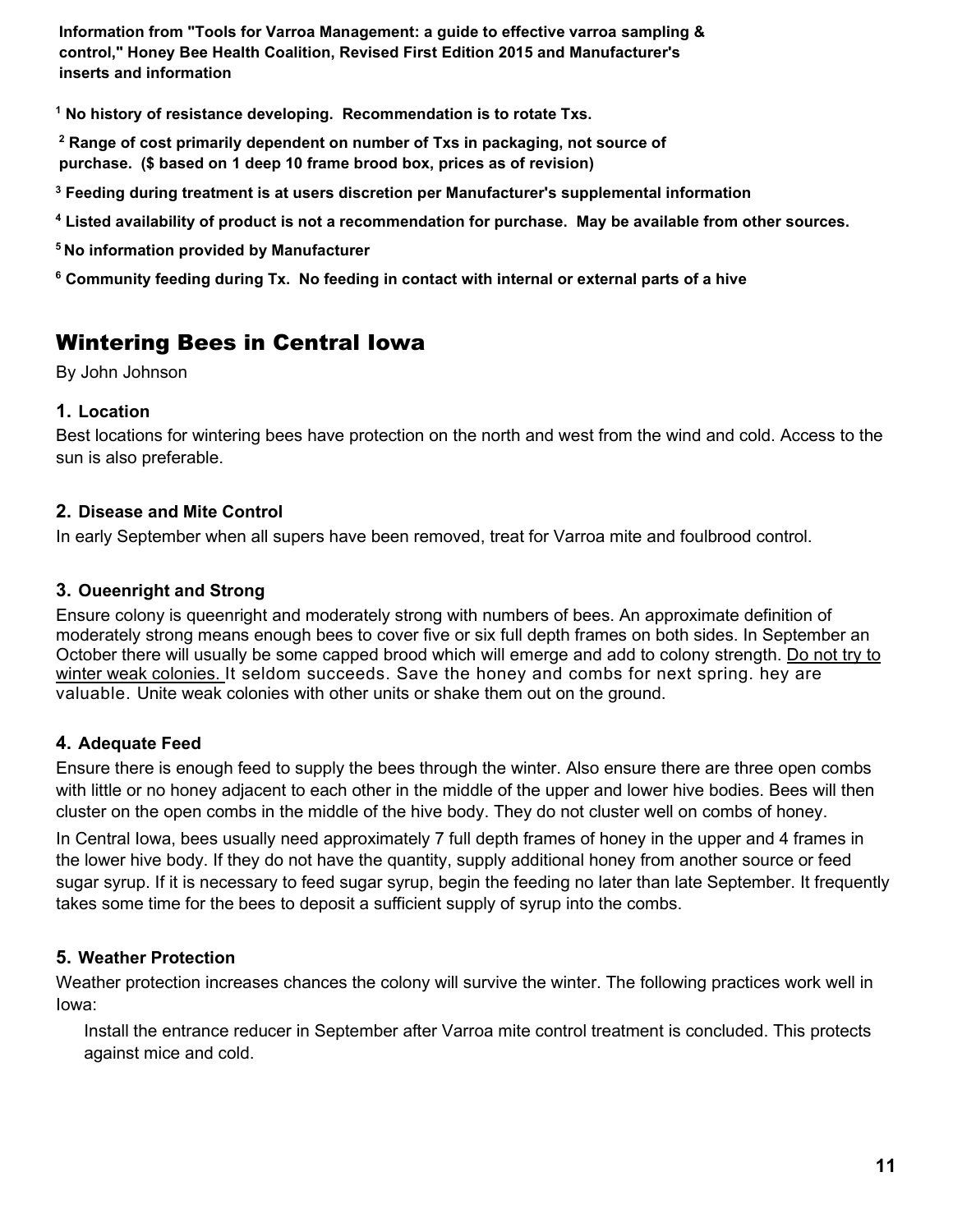### **After October 20th, do the following:**

- $\triangleright$  Make a second entrance between the upper and lower hive bodies. This provides for some ventilation and a place for bees to come and go if the lower entrance becomes blocked. (editor: present recommendation is to provide a single upper entrance above the top box for ventilation)
- $\triangleright$  Put Styrofoam over the inner cover. This provides insulation and helps reduce moisture build up in the colony.
- $\triangleright$  Using tar paper, wrap around and over the colony so that it is entirely covered by the tar paper and thus protection from the wind and provides important heat on sunny days. Bee supply houses sell treated cardboard which neatly fits over the colony for winter protection. This is convenient to use and provides good protection for the colony.
- $\triangleright$  Remember to cut a hole through the winter wrapping so the bees can utilize the opening between the upper and lower hive bodies.

**NOTE:** Some beekeepers may contend it is not necessary to provide winter protection in the form of wrapping and Styrofoam over the inner cover. Most successful beekeepers know from experience, the winter protection practices described in this paper are well worth the time and cost.

# <span id="page-11-0"></span>Overwintering Timeline



The suggested timeline is based on Central Iowa and timing should be moved forward or backward depending on your location and your local climate. OAV = oxalic acid vaporization

<span id="page-11-1"></span>

By Abigail Kelly, 2019 CIBA Honey Queen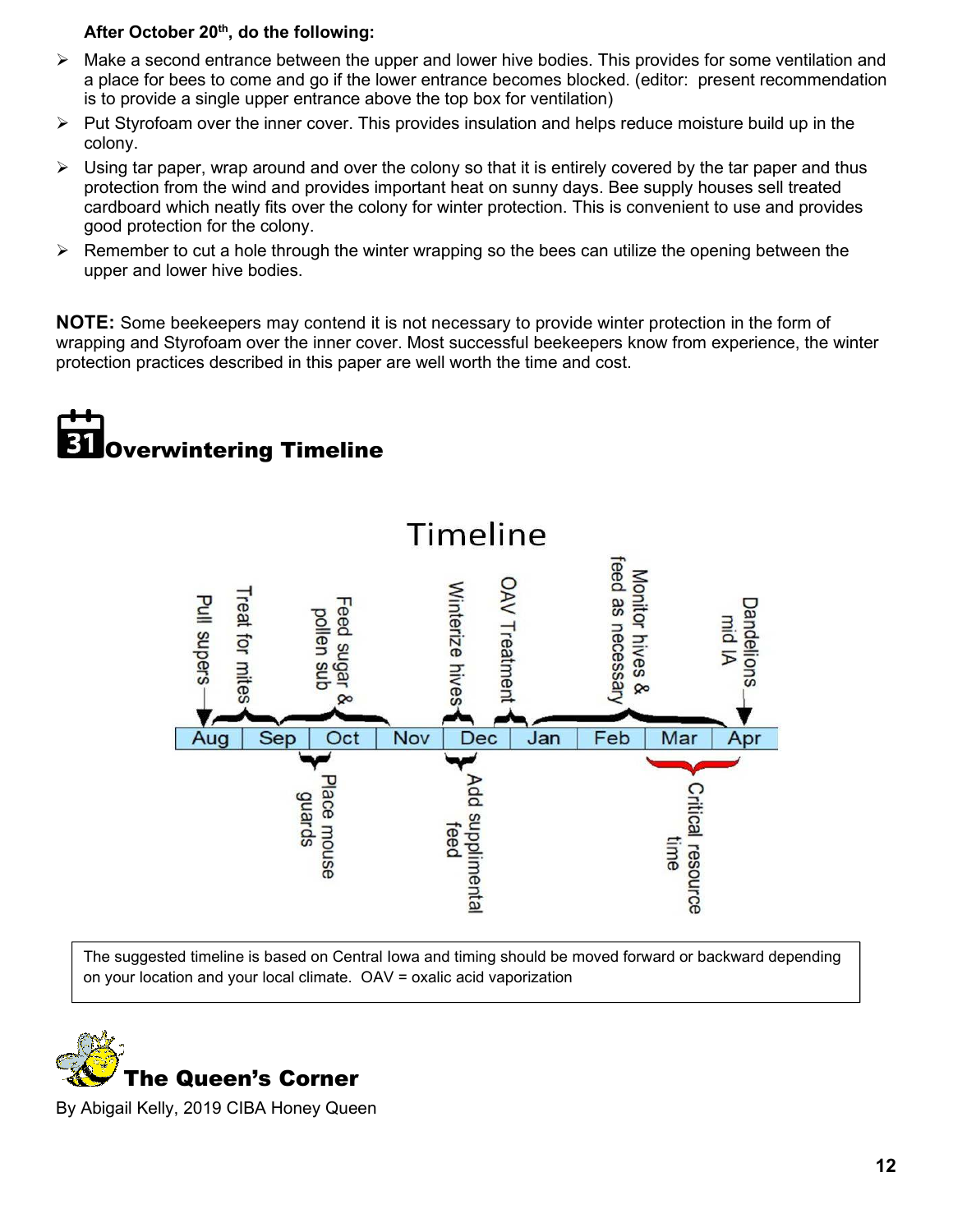

Happy September everyone, although I am writing this on August 1<sup>st</sup> before the busyness of the State Fair! Hopefully, your bees had a very productive summer and you were able to extract some honey. I'm sure you are now preparing them for winter.

On June 6, 2019, I presented a honey bee themed story time at the East Side Des Moines Public Library. I started by reading the book *Little Bee* by Edward Gibbs. This book starts with a little bee fleeing from a frog and ends with a hunter fleeing from a little bee.

It is a great book to introduce why honey bees sting people. Next, I read *Bee Dance* by Rick Chrustowski. This is a great book that talks about the waggle dance and why the honey bees do it. I had the kids act out the waggle dance. Next, I showed them some of my teaching frames including one that shows the life cycle of a honey bee frame. Finally, the kids had an opportunity to color some honey bee themed coloring pages, make a bee craft, and plant some sedum, a pollinator friendly plant that blooms in August.

I attended the IHPA Summer Field Day, an event, as you know, CIBA assisted with. There were excellent speakers and great hands on activities. My favorite presentation was Ginny Mitchell's on what she looks for in products entered in the State Fair. I plan on using what I learned to win a few ribbons!

I gave a presentation on pollination and how beekeepers inspect a hive at the Minivators Clover Kids Club on July 16, 2019. Clover Kids is a 4-H program designed for young children, typically kindergarten through third grade. It was a small group, which I enjoyed because the kids were able to come closer to the hive set up. The kids loved trying on the veil I brought with me.

On June 18, 2019, I gave a presentation to a group of day campers in Clive. First, I talked about honey bee anatomy, honey bee castes, and the life cycle of honey bees. One kid believed that bears are the biggest threat to honey bees. I explained that humans actually cause more harm to honey bees particularly with pesticides. Next, I did a mock hive inspection. I talked about the importance of honey bees to pollination. Finally, I read them the book *Bee Dance* and had them do the waggle dance. I had the oldest kids look for hidden paper flowers then come back and do the waggle dance. Then the younger kids followed the older kids to the flowers. They loved running around.

I gave a presentation on how a beekeeper inspects a hive at the East Side Library on July 2, 2019. I had a group of about twenty-five adults and children. While doing my hive inspection, I explained why beekeepers use a smoker, what beekeepers are looking for in a hive, and the purpose of each hive component. Both the adults and children enjoyed getting a honey stick when they answered a question correctly. After my presentation, the attendees were able to make a rolled wax candle and plant some pollinator friendly seeds. I was able to hand out a card about the IHPA Youth Scholarship Program and a pamphlet on honey from the National Honey Board.

Through 4-H, I entered a presentation in the Polk County Fair. My presentation was entitled *Helping Honey Bees*. My presentation was chosen to go the State Fair. I will be giving this presentation at the State Fair on Monday, August 12, 2019. I will provide you an update on the outcome and highlights of my presentation in the next Beeline.

On July 23, 2019, I worked the IHPA booth at RAGBRAI. I enjoyed sharing my love of honey bees with cyclists. The most asked question was who put the dot on the queen! I then explained that the beekeeper puts a dot on the queen so that he or she can spot her and know how old she is.

I worked the Friendly Beekeepers of Iowa booth at the Warren County Fair on July 26, 2019. I enjoyed talking about honey bees with fair-goers. The booth had an observation hive, a taste test between real honey and store-bought honey, a honey bee quiz, and informational pictures and posters. The kids (and adults) especially loved the honey taste test and the honey bee quiz.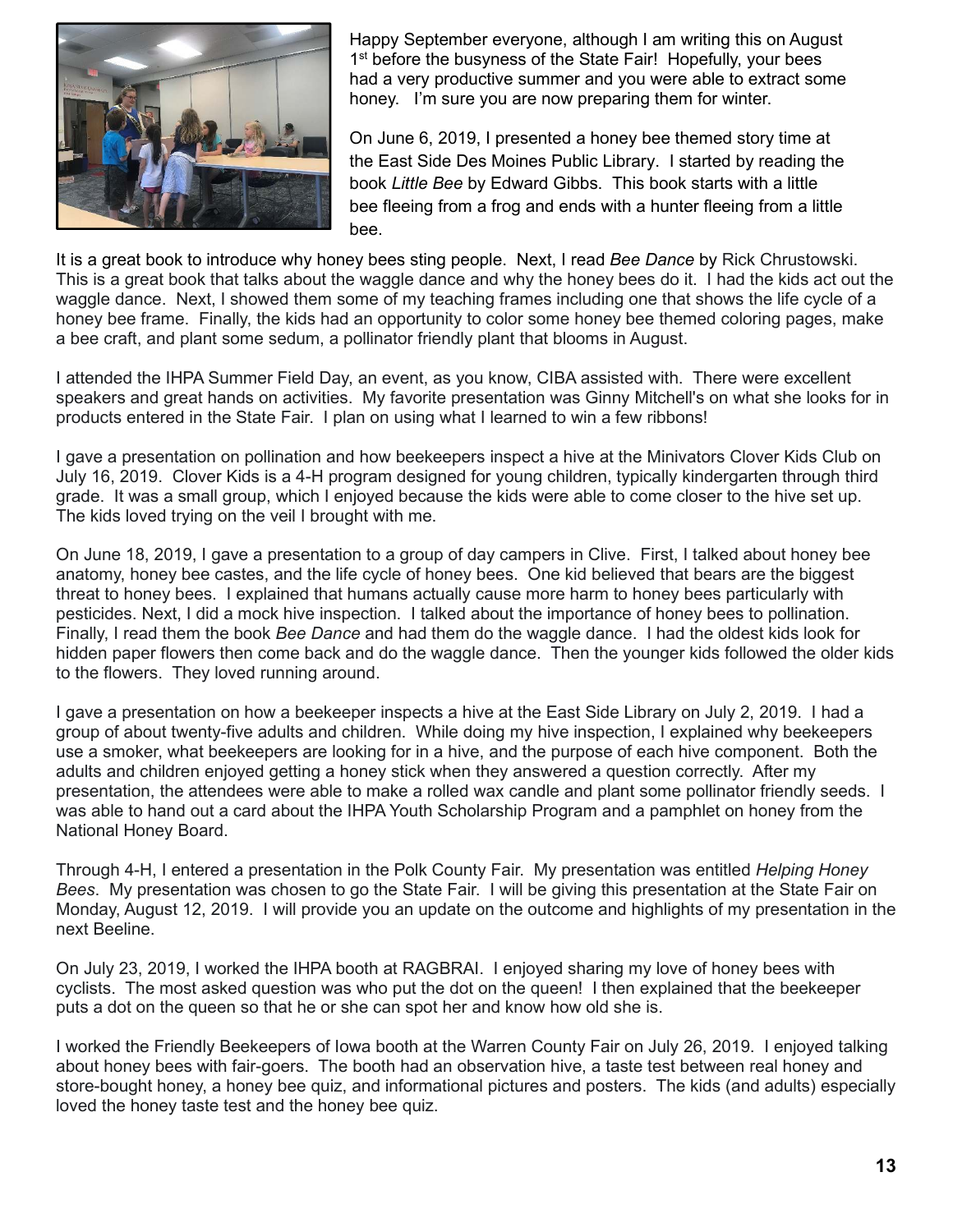I am going to run for IHPA Honey Queen this November. I will update you on my upcoming story time event, the State Fair, and an interesting opportunity I have had through the Science Center of Iowa in the next edition of the Beeline.

If you would like to engage me to come to your local library, school, or any other event, please contact either Susan Kelly, chair of the Queen/Ambassador Program, or Jamie Beyer, President of the CIBA organization. Susan's contact information can be found in the [News from the Queen/Ambassador Committee](#page-3-0) in this edition of the Beeline; Jamie's contact information can be found on the [CIBA Leadership and State Organizations](#page-15-0) page of the Beeline.

Abigail Kelly

# <span id="page-13-0"></span>CIBA Member Contributions

<span id="page-13-1"></span>

 **Margaret's FAQs** 

By Margaret Hala, Board of Director

| <b>Question</b>                                                                                                                                                                                                                                                          | <b>Margaret Says</b>                                                                                                                                                                                                                                                                                                                                                                                                                                                                                                                                                                                                                                                                                                                                                                                                                                                                                                                                                                                                                                                                    |
|--------------------------------------------------------------------------------------------------------------------------------------------------------------------------------------------------------------------------------------------------------------------------|-----------------------------------------------------------------------------------------------------------------------------------------------------------------------------------------------------------------------------------------------------------------------------------------------------------------------------------------------------------------------------------------------------------------------------------------------------------------------------------------------------------------------------------------------------------------------------------------------------------------------------------------------------------------------------------------------------------------------------------------------------------------------------------------------------------------------------------------------------------------------------------------------------------------------------------------------------------------------------------------------------------------------------------------------------------------------------------------|
| I've got a hive with<br>laying workers. I<br>purchased a new queen<br>and the bees killed her.<br>I've since been told that<br>you cannot save a hive<br>like this, but have also<br>heard that you may be<br>able to do so. Do you<br>know if it's possible and<br>how? | If you have more than one hive MAYBE you can Let's say you have 3 or 4 hives. Take<br>one frame with eggs from the best hive and 1 frame with larvae to capped from each of the<br>others. MAKE SURE YOU DON'T MOVE ANY QUEENS!!! Place new frames in the middle<br>of the drone laying hive brood area and frames from drone laying hive on outer edge of<br>brood area in queen right hives, replacing the removed frames with those from the drone<br>laying hive, leaving at least 1-2 original frames in the drone laying hive. Move attending bees<br>with frames.<br>This tells the drone laying hive they are without a queen and the other bees from the drone<br>laying hive now in the queen right hives to mix and be accepted their new hive.<br>You could also dump all frames of bees out on the ground a t least 30 ft from hive and place<br>1 frame of eggs and 2-3 frames of larvae and capped in the drone laying hive. In theory, the<br>workers will fly back to their home but the unfertilized laying workers will not.<br>Personally, I like the first option. |
| I've had long time<br>beekeepers tell me that<br>with experience you will<br>get to know when you<br>open the hive whether<br>the hive is in good<br>shape or has problems.<br>Is this true and how<br>long will it take?                                                | I don't remember how long, but it may well be 2-3 years or more. One day you'll open a<br>hive, hear a definite 'whirr', and then you'll think "oh, now I understand". It's definitely a<br>different reaction and sound when you open the hive. Another beekeeper contacted<br>me to say that they finally recognized the sound of a hive with problems. "It only took 5<br>years, but I finally got it," they report.                                                                                                                                                                                                                                                                                                                                                                                                                                                                                                                                                                                                                                                                 |
| My electric knife keeps<br>heating. It does not shut<br>off and thus scorches<br>the wax and honey. Is<br>there anything I can do,<br>other than replace it or<br>send it back for repair?                                                                               | We have one that keeps heating too. What I did was take the knife to an electrical repair<br>place and got a foot pedal. The electrician needs to know the wattage of the knife to<br>determine what foot pedal to use. Now we step on pedal, knife heats, lift foot, no heat, just<br>like a sewing machine. Been doing it this way for years.                                                                                                                                                                                                                                                                                                                                                                                                                                                                                                                                                                                                                                                                                                                                         |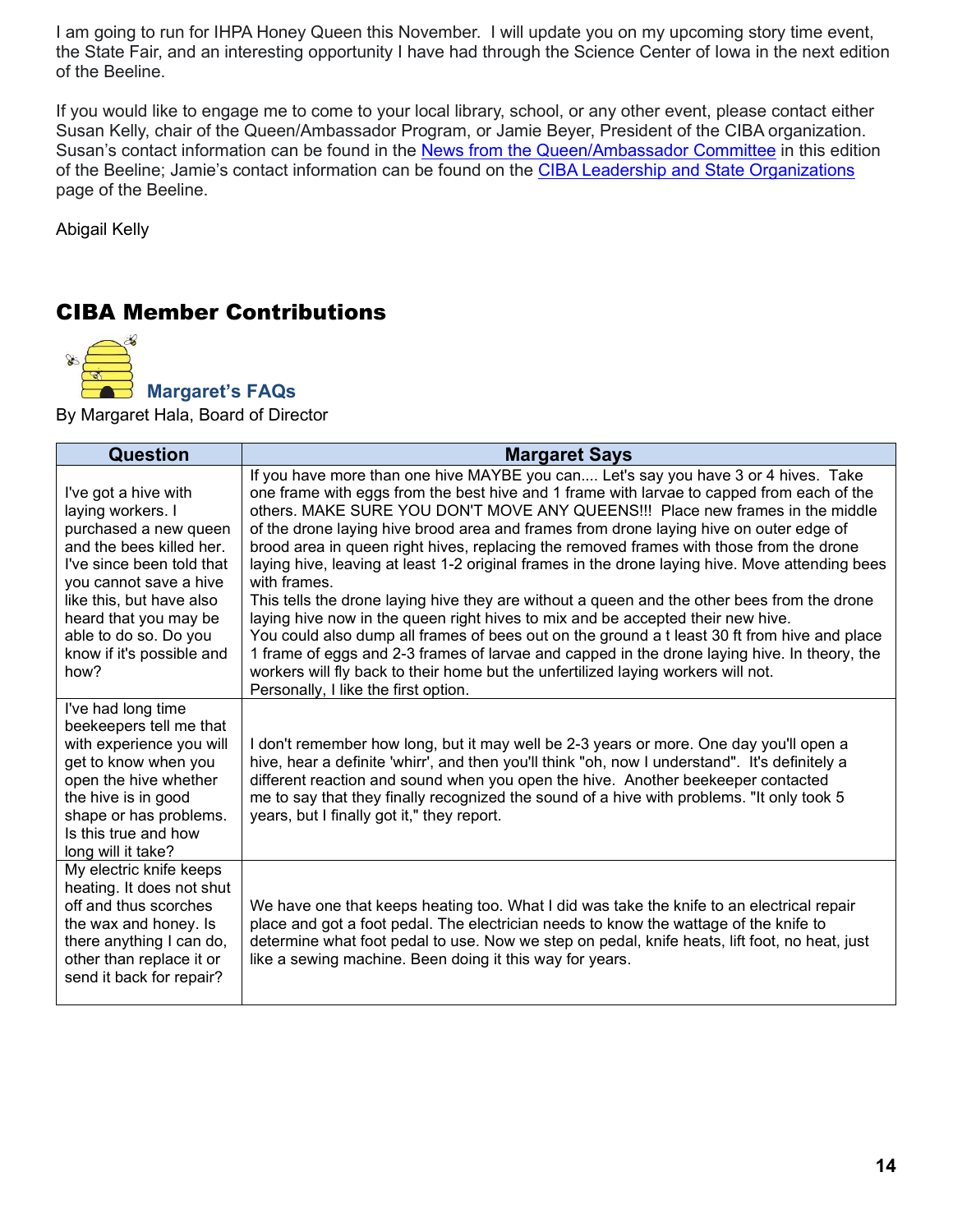<span id="page-14-0"></span>

**Editor's Note: I am bringing back an oldie, but goodie, because it is just so true…enjoy and have yourself a good giggle!** 

**You know you're** *married* **to a beekeeper when...** 

- $\checkmark$  You spend at least one day a week on your hands and knees with a sharp knife scraping wax and propolis off your kitchen floor.
- $\checkmark$  You've ever used bee boxes as furniture in your house, for coffee tables, chairs, night stands, and storage boxes.
- $\checkmark$  You mow around mountains of bee equipment that never seems to make it to the barn.
- $\checkmark$  You plan weddings, child birth, surgery and funerals around honey extracting time.
- $\checkmark$  When buying a new truck, your spouse checks weight loads and measures the bed to see how many hives he can fit in it.
- $\checkmark$  You get stung by the bee that was clinging to your husband's bee suit when you picked it up to wash it.